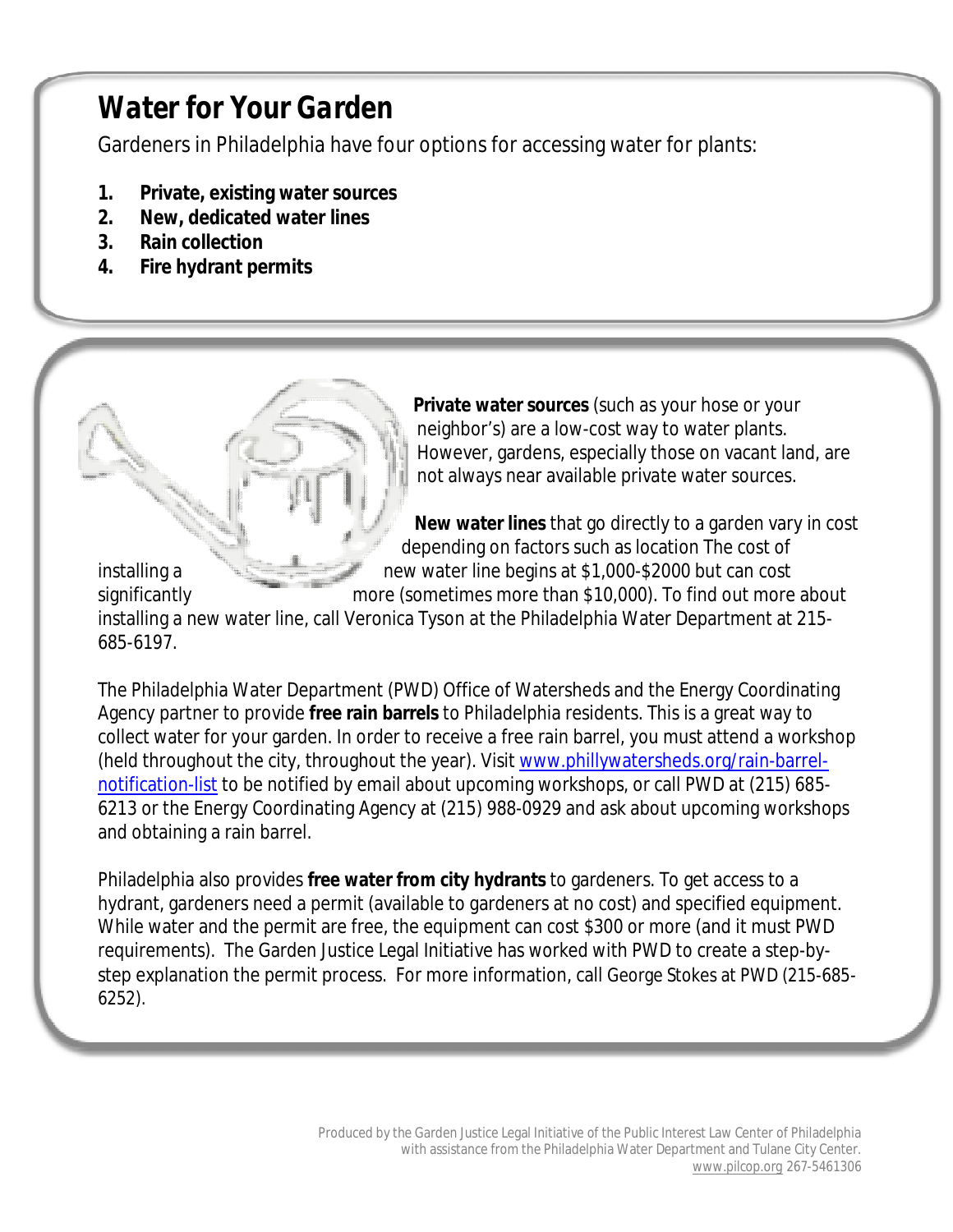# **Obtaining a Hydrant Permit – a Step-by-Step Guide**

## **Step 1: Evaluate Garden, Hydrant, and Equipment Needs**

To get PWD permission to use a hydrant, gardeners need: access to a nearby hydrant, a permit, and approved equipment. If hydrant water is your best option, here is some basic information to begin the permit process.

Locate the nearest hydrant and record this information in the **HYDRANT WORKSHEET**:



- Your Garden's Address
- **Fire Hydrant Location**
- Approximate distance between hydrant and garden (Note whether hydrant and garden are on the same side of the street).
	- *For safety reasons, PWD will not allow you to run a hose across a street.*
	- *If it is safe, PWD may give you a permit to carry water across the street in containers.*
- **Estimate of how much water you will need** 
	- *Just make note of the size of your garden and take your best guess about how long it would take you to water it each day – it is okay to estimate.*
- Visually inspect the hydrant and note any defects.
	- *If there are any problems with the hydrant, e.g. if it is leaking or looks broken, you should always contact the hydrant desk (215-685-9641) as soon as possible to report malfunctions.*
- Examine the top of the hydrant and record the type of locking device.
	- *Hydrants are secured with a three-sided operating nut or a round operating nut (a threesided nut uses a normal wrench, but it takes a special tool to open a round operating nut).*

## *EQUIPMENT*

Before you can obtain a permit, you will need to have access to proper equipment to use the hydrant safely. There are two ways to get this equipment:

- Request a hydrant box from the city (limited availability) or
- **Purchase the equipment (as a group or individual).**

## *Obtaining Hydrant Boxes*

PWD has an informal program that provides to a limited number of free, pre-approved boxes with all of the equipment necessary to use a hydrant for gardening. PWD delivers boxes at the beginning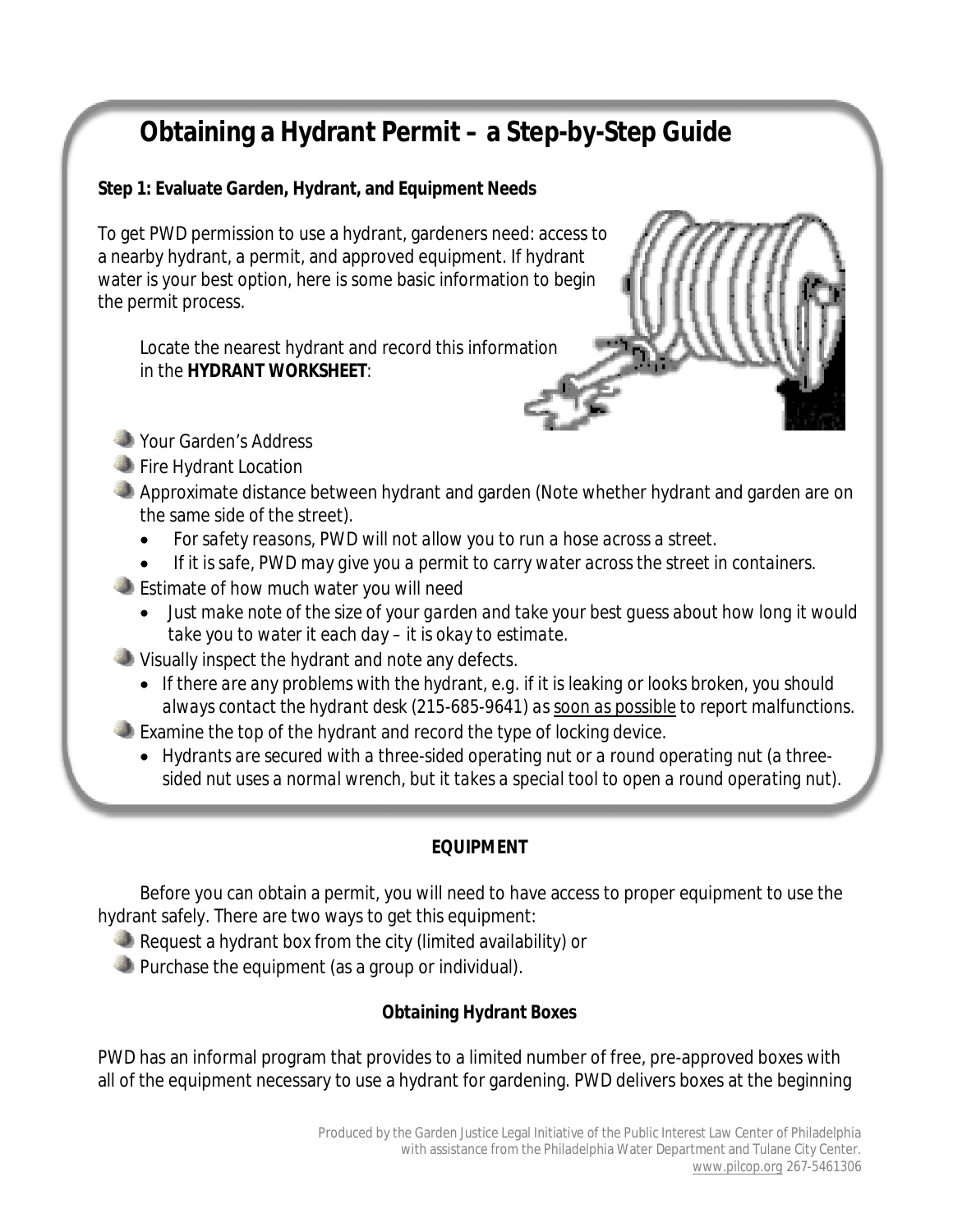of the growing season and collects them at the end. Due to increased demand, PWD does not have available boxes or funds to obtain additional boxes.

The best way to get a box is to check with PWD. Typically, gardeners who have hydrant boxes keep them from year-to-year. They do so by calling PWD in January to reserve their box. If a past user does not renew, the box becomes available on a first-come first-served basis. PWD maintains an informal waiting list for boxes each year. However, in the event that a box becomes available during the season, the city may also provide it to interested people on a first-come first-served basis.

Always check with PWD if there are any boxes available before purchasing equipment.

### **George Stokes (215-685-6252) is currently in charge of urban garden permits. If he is unavailable, you may call the PWD general number (215-685-6300).**

## *Purchasing Equipment*

If there are no hydrant boxes available you will need to purchase equipment. The list is below and the equipment is generally available from plumbing supply stores. PWD estimates that one complete set of supplies costs around \$350. The backflow preventer is the most costly piece of equipment required and you must purchase one approved by PWD. An approved backflow preventer typically costs between \$150 and \$450.

## **Step 2: Contact the Department**

After evaluating your garden and hydrant, **call PWD**. Be prepared to provide a PWD staff person with some basic information about yourself (such as your name and contact information) and your garden.

- Explain that you would like to use a city hydrant for an urban garden and request approval for a no-cost garden hydrant permit.
- **Provide the details about your garden collected in the worksheet.**
- Confirm that you have the current equipment list.
- Confirm the hours and location of the office where you will need to bring the backflow preventer you will obtain to get it approved so you may receive a permit.

#### **The Plumbing Unit in the Concourse level of the Municipal Services Building at 15th and Arch Streets.**

PWD will send a message to the Licensing & Inspections Department pre-approving you for a nocost permit.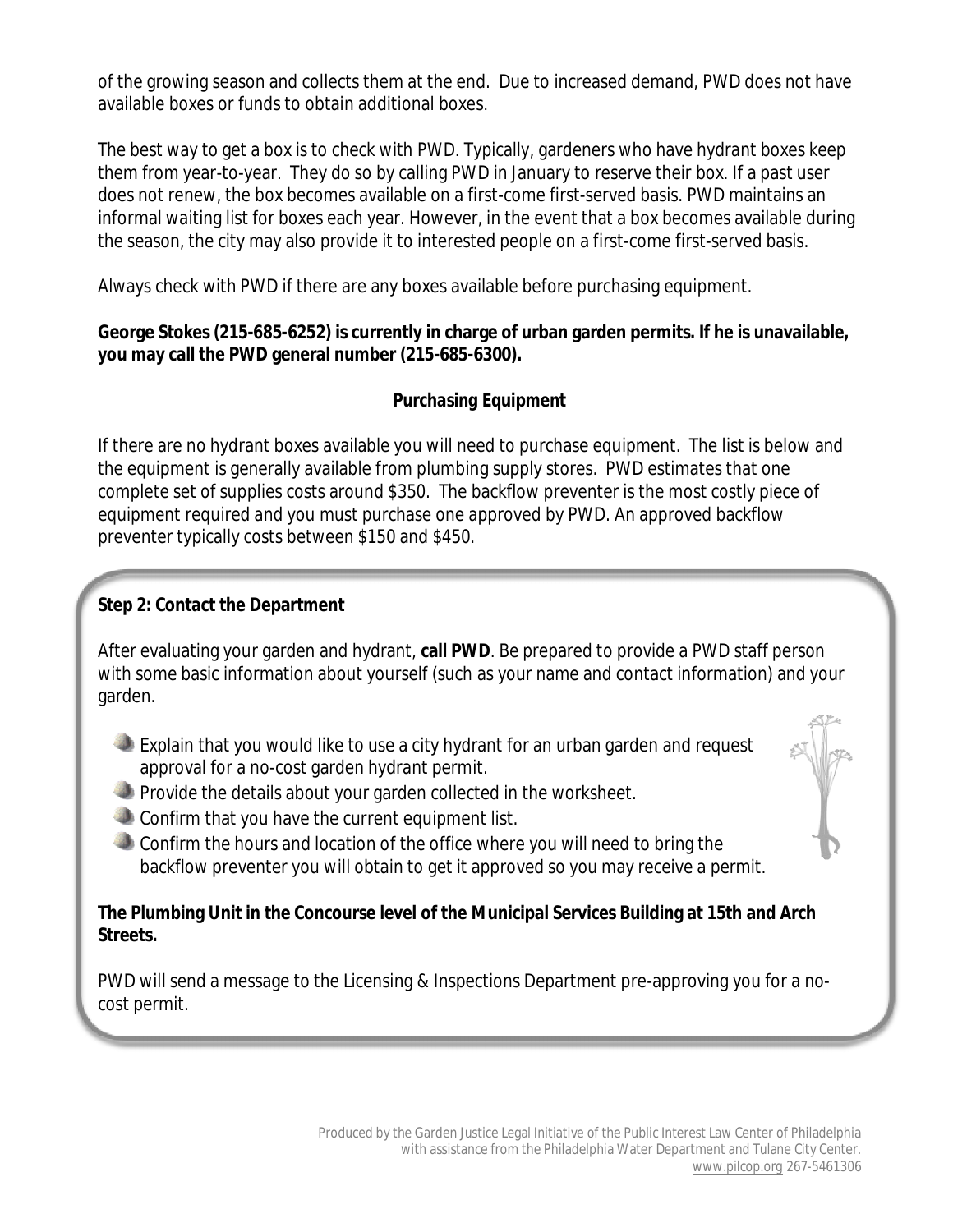#### **Step 3: Obtain Equipment**

After getting the equipment specifications from PWD, purchase your equipment. Purchase only the exact equipment approved by PWD. In some cases, secondhand equipment may be more affordable. If you plan on sharing equipment with someone who already has a permit instead of purchasing your own, call PWD and ask to have your name added to the existing permit.

You will need:

3/4" back flow preventer Some 3/4" X 4" nipples Hydrant adaptor 3/4" X 4" 3/4" garden hose Standard Hydrant wrench Pipe tape 3/4" shut off valve

It is always your responsibility to make sure equipment works properly. PWD recommends (but does not yet require) that a certified plumber test backflow preventers annually.

## **Step 4: Permit**

After purchasing your equipment, you are ready to get your permit. Take your backflow preventer, photo identification, and your Hydrant Worksheet to the Licensing & Inspections Department.

- Present your device backflow preventer for inspection at the **Permit and Zoning desk in the Concourse level of the Municipal Services Building at 15th and Arch Streets.**
- Ask to apply for a permit for the **Temporary Use of a City Fire Hydrant**.
- Make sure to tell them that you already have approval from PWD for a no-cost permit! *An approved Urban Gardeners listing is supplied to the L&I Plumbing Unit at the start of each season and continuously updated through the year.*

## **Step 5: Permit Management & Responsible Operation**

- Permits expire. Urban garden permits are normally issued for the duration of the growing season, six months, and require renewal each year.
- Always report any hydrant damage or malfunction immediately.
- Keep your Hydrant Worksheet and permit for later use.
- Protect the future of the hydrant program by following these directions from PWD

*"Hydrant users must exercise judgment to ensure hydrant use does not create a hazardous condition that may compromise public safety. It shall be the responsibility of the user to ensure that the hydrant is functioning properly at the conclusion of the workday. When the permit expires, a post use inspection will be performed by PWD. The hydrant user shall be held responsible for a malfunctioning hydrant if PWD was not notified of any defects."*